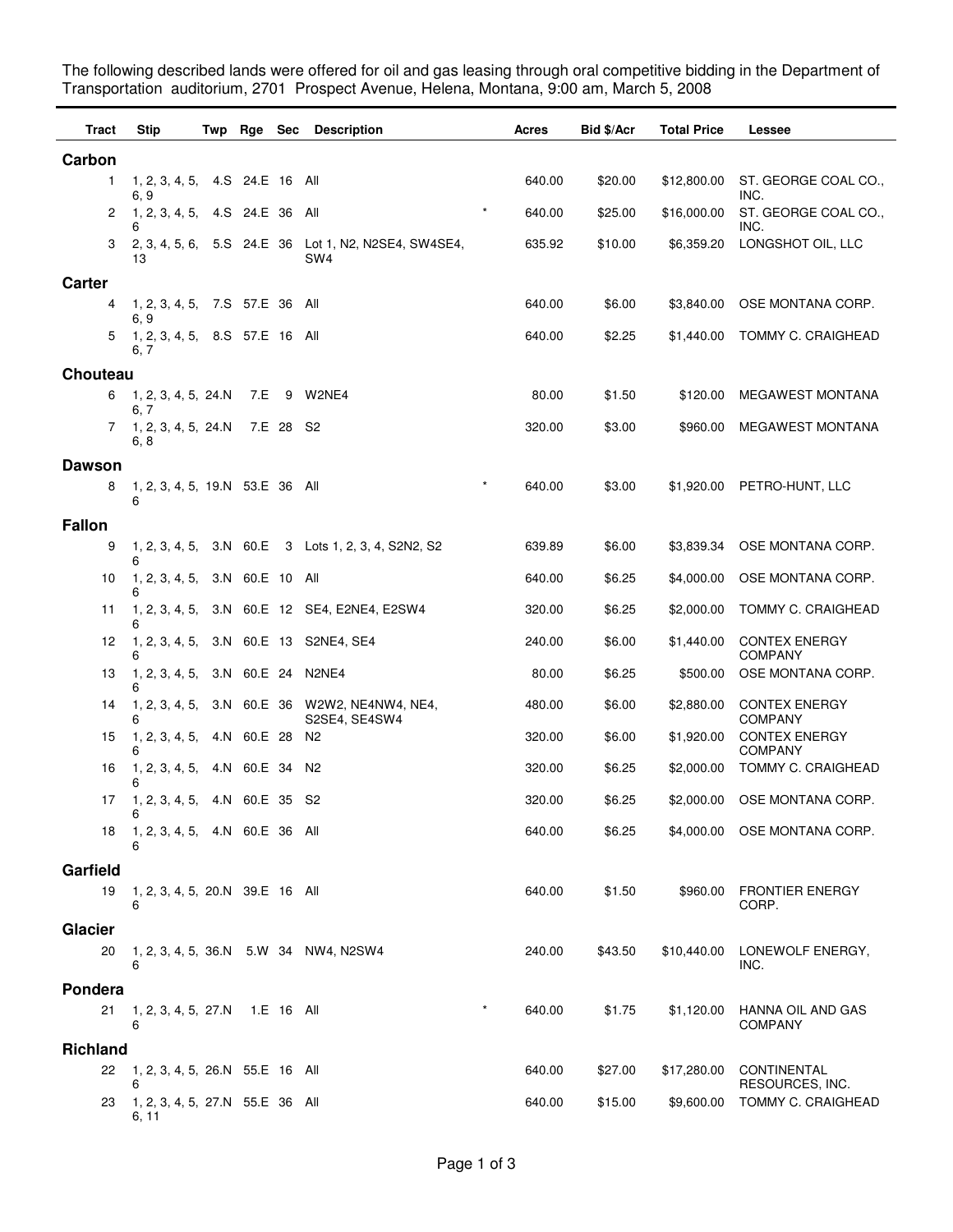| <b>Tract</b>       | <b>Stip</b>                               | Twp | Rge Sec |                | <b>Description</b>                                                                                       |          | Acres  | Bid \$/Acr | <b>Total Price</b> | Lessee                                        |
|--------------------|-------------------------------------------|-----|---------|----------------|----------------------------------------------------------------------------------------------------------|----------|--------|------------|--------------------|-----------------------------------------------|
| 24                 | 1, 2, 3, 4, 5, 27.N 56.E<br>6, 12         |     |         | - 9            | SE4SE4, Missouri Riverbed<br>and related acreage                                                         |          | 54.70  | \$40.00    | \$2,188.00         | <b>TOMMY C. CRAIGHEAD</b>                     |
| 25                 | 1, 2, 3, 4, 5, 27.N 56.E 10 SE4SW4<br>6   |     |         |                |                                                                                                          |          | 40.00  | \$46.00    | \$1,840.00         | TOMMY C. CRAIGHEAD                            |
| 26                 | 6, 11                                     |     |         |                | 1, 2, 3, 4, 5, 27.N 56.E 15 SW4SE4, S2SW4                                                                |          | 120.00 | \$32.00    | \$3,840.00         | <b>TOMMY C. CRAIGHEAD</b>                     |
| 27                 | 1, 2, 3, 4, 5, 27.N 56.E 16 All<br>6      |     |         |                |                                                                                                          |          | 640.00 | \$12.00    | \$7,680.00         | TOMMY C. CRAIGHEAD                            |
| 28                 | 1, 2, 3, 4, 5, 27.N 56.E 21 All<br>6      |     |         |                |                                                                                                          |          | 640.00 | \$14.00    | \$8,960.00         | TOMMY C. CRAIGHEAD                            |
| 29                 | 6                                         |     |         |                | 1, 2, 3, 4, 5, 27.N 56.E 22 NW4NW4, SE4NW4,<br>NW4NE4, SE4NE4                                            |          | 160.00 | \$27.00    | \$4,320.00         | <b>TOMMY C. CRAIGHEAD</b>                     |
| 30                 | 6, 7                                      |     |         |                | 1, 2, 3, 4, 5, 27.N 56.E 23 Lots 1, 2, S2NW4, NE4, S2                                                    |          | 638.65 | \$12.00    | \$7,663.80         | TOMMY C. CRAIGHEAD                            |
| 31                 | 6, 7, 10, 12                              |     |         |                | 1, 2, 3, 4, 5, 27.N 56.E 24 Lots 2, 3, E2NW4, SW4NE4,<br>W2SE4, Missouri Riverbed<br>and related acreage |          | 280.02 | \$15.00    | \$4,200.30         | <b>DON HEIMMER</b>                            |
| 32                 | 1, 2, 3, 4, 5, 27.N 56.E 25 W2NE4<br>6, 7 |     |         |                |                                                                                                          |          | 80.00  | \$20.00    | \$1,600.00         | DON HEIMMER                                   |
| 33                 | 6                                         |     |         |                | 1, 2, 3, 4, 5, 27.N 56.E 35 N2SE4, NE4SW4                                                                |          | 120.00 | \$15.00    | \$1,800.00         | TOMMY C. CRAIGHEAD                            |
| 34                 | 1, 2, 3, 4, 5, 27.N 56.E 36 All<br>6, 7   |     |         |                |                                                                                                          |          | 640.00 | \$12.00    | \$7,680.00         | TOMMY C. CRAIGHEAD                            |
| <b>Sheridan</b>    |                                           |     |         |                |                                                                                                          |          |        |            |                    |                                               |
| 35                 | 1, 2, 3, 4, 5, 36.N 52.E 29 SE4SW4<br>6   |     |         |                |                                                                                                          |          | 40.00  | \$5.75     | \$230.00           | <b>MEADOWLARK</b><br>SEARCH, INC.             |
| 36                 | 6, 8, 11                                  |     |         |                | 1, 2, 3, 4, 5, 36.N 52.E 32 E2NW4, E2SE4, SW4SE4,<br>NE4SW4, N2SE4SW4                                    |          | 260.00 | \$7.25     | \$1,885.00         | <b>MEADOWLARK</b><br>SEARCH, INC.             |
| <b>Sweet Grass</b> |                                           |     |         |                |                                                                                                          |          |        |            |                    |                                               |
| 37                 | 6, 10, 11, 12                             |     |         |                | 1, 2, 3, 4, 5, 1.N 15.E 16 Lots 1, 2, 3, 4, 5, N2NE4,<br>Yellowstone Riverbed and<br>related acreage     | $\star$  | 299.00 | \$9.25     | \$2,765.75         | PACER ENERGY LLC                              |
| 38                 | 6                                         |     |         |                | 1, 2, 3, 4, 5, 1.N 15.E 29 S2SE4, SE4SW4                                                                 |          | 120.00 | \$10.25    | \$1,230.00         | PACER ENERGY LLC                              |
| 39                 | 6                                         |     |         |                | 1, 2, 3, 4, 5, 1.N 15.E 32 NW4, NW4SW4                                                                   |          | 200.00 | \$10.25    | \$2,050.00         | PACER ENERGY LLC                              |
| <b>Teton</b>       |                                           |     |         |                |                                                                                                          |          |        |            |                    |                                               |
| 40                 | 2, 3, 4, 5, 6, 26.N 8.W<br>14             |     |         | $\overline{1}$ | S2NW4, E2SW4                                                                                             | $\star$  | 160.00 | \$3.50     | \$560.00           | <b>ANTARES</b><br><b>EXPLORATION FUND, LP</b> |
| 41                 | 2, 3, 4, 5, 6, 26.N 8.W<br>14             |     |         |                | 2 NW4SW4, S2SW4                                                                                          | $\star$  | 120.00 | \$4.00     | \$480.00           | ANTARES<br><b>EXPLORATION FUND, LP</b>        |
| 42                 | 14                                        |     |         |                | 2, 3, 4, 5, 6, 26. N 8. W 3 Lot 2, SW4NE4, NW4SE4,<br>NE4SW4                                             |          | 168.52 | \$5.25     | \$884.73           | ANTARES<br><b>EXPLORATION FUND, LP</b>        |
| 43                 | 14                                        |     |         |                | 2, 3, 4, 5, 6, 26.N 8.W 11 NE4NW4, N2NE4, SE4NE4                                                         | $^\star$ | 160.00 | \$4.25     | \$680.00           | ANTARES<br><b>EXPLORATION FUND, LP</b>        |
| 44                 | 2, 3, 4, 5, 6, 26.N 8.W 12 SW4NW4<br>14   |     |         |                |                                                                                                          | $\star$  | 40.00  | \$10.25    | \$410.00           | ANTARES<br><b>EXPLORATION FUND, LP</b>        |
| 45                 | 2, 3, 4, 5, 6, 27.N 8.W 15 SW4SE4<br>14   |     |         |                |                                                                                                          | $\star$  | 40.00  | \$10.25    | \$410.00           | ANTARES<br><b>EXPLORATION FUND, LP</b>        |
| 46                 | 2, 3, 4, 5, 6, 27.N 8.W 16 All<br>14      |     |         |                |                                                                                                          |          | 640.00 | \$12.25    | \$7,840.00         | ANTARES<br><b>EXPLORATION FUND, LP</b>        |
| 47                 | 2, 3, 4, 5, 6, 27.N 8.W 22 N2NE4<br>14    |     |         |                |                                                                                                          |          | 80.00  | \$12.25    | \$980.00           | <b>ANTARES</b><br>EXPLORATION FUND, LP        |
| 48                 | 2, 3, 4, 5, 6, 27.N 8.W 35 S2N2<br>14     |     |         |                |                                                                                                          | $\star$  | 160.00 | \$12.25    | \$1,960.00         | ANTARES<br><b>EXPLORATION FUND, LP</b>        |
| 49                 | 2, 3, 4, 5, 6, 27.N 8.W 36 All<br>14      |     |         |                |                                                                                                          | $\star$  | 640.00 | \$12.25    | \$7,840.00         | ANTARES<br><b>EXPLORATION FUND, LP</b>        |
| <b>Toole</b>       |                                           |     |         |                |                                                                                                          |          |        |            |                    |                                               |
| 50                 |                                           |     |         |                | 1, 2, 3, 4, 5, 33. N 2. E 4 Lots 1, 2, S2NE4, SE4                                                        |          | 320.19 | \$5.25     | \$1,681.00         | ROBINSON OIL<br>COMPANY, LLC                  |
| 51                 | 1, 2, 3, 4, 5, 35.N 4.W 11 SE4<br>6       |     |         |                |                                                                                                          |          | 160.00 | \$30.00    | \$4,800.00         | LONEWOLF ENERGY,<br>INC.                      |
| 52                 | 1, 2, 3, 4, 5, 35. N 4. W 12 NE4, S2<br>6 |     |         |                |                                                                                                          |          | 480.00 | \$21.00    | \$10,080.00        | LONEWOLF ENERGY,<br>INC.                      |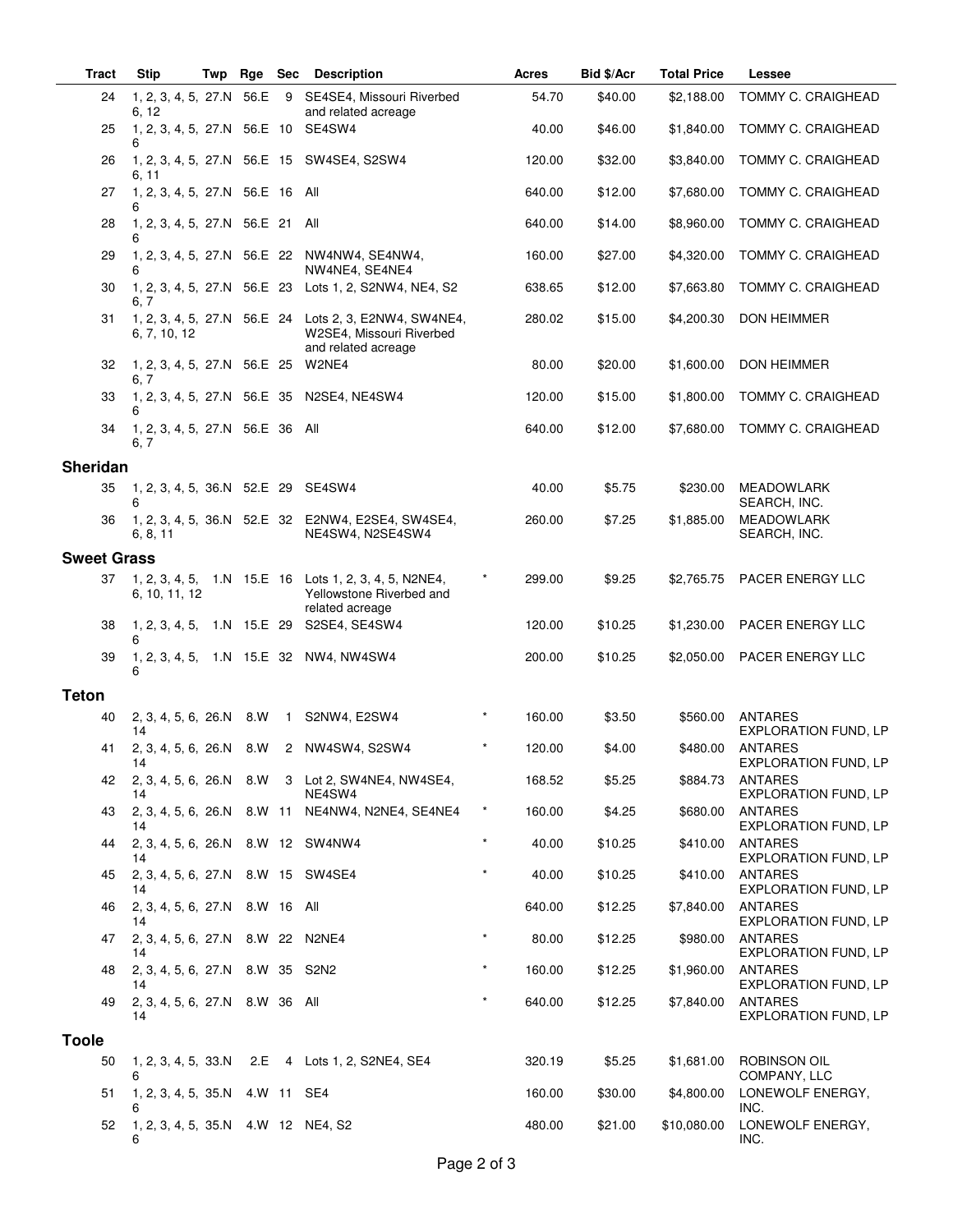| Tract | <b>Stip</b>                           | Twp | Rae Sec | Description | Acres  | Bid \$/Acr | <b>Total Price</b> | Lessee                   |
|-------|---------------------------------------|-----|---------|-------------|--------|------------|--------------------|--------------------------|
|       | 53 1, 2, 3, 4, 5, 35.N 4.W 13 W2<br>6 |     |         |             | 320.00 | \$35.00    | \$11.200.00        | LONEWOLF ENERGY.<br>INC. |
| 54    | 1, 2, 3, 4, 5, 36.N 4.W 36 All        |     |         |             | 640.00 | \$36.00    | \$23.040.00        | LONEWOLF ENERGY.<br>INC. |

## *Summary by Lessor*

*Dept of Natural Resources & Conservation* 19496.89 54

\* Part of all of tract is not state-owned surface

|                          | Oil and Gas Lease Sale Summary |              |  |
|--------------------------|--------------------------------|--------------|--|
| <b>Lease Sale Totals</b> | <b>Tracts</b>                  | 54           |  |
|                          | <b>Acres</b>                   | 19,496.89    |  |
|                          | <b>Total Bid Revenue</b>       | \$240,197.12 |  |
|                          | Avg Bid Per Acre               | \$12.32      |  |
|                          |                                |              |  |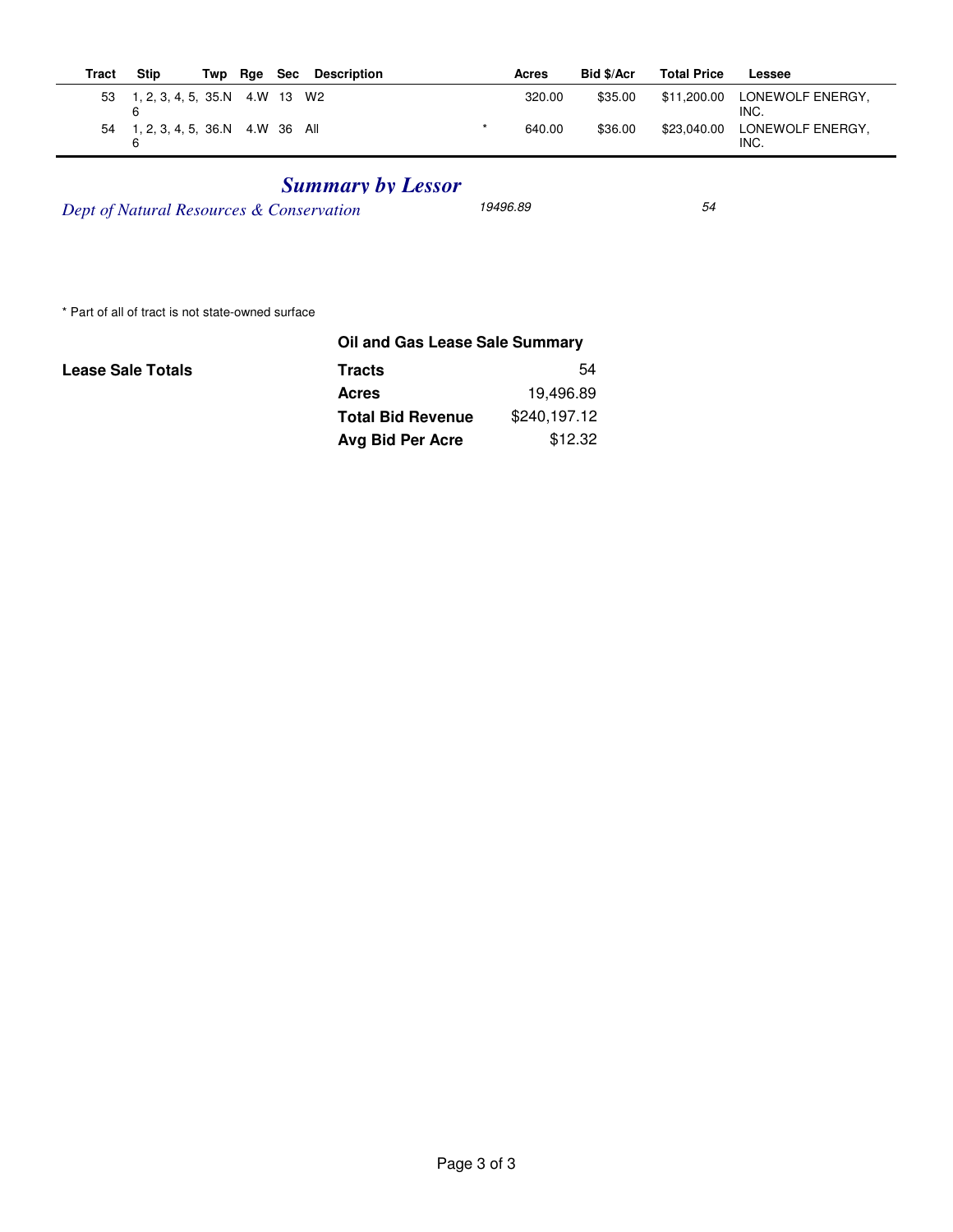## **Stipulations**

- 1 Lessee shall notify and obtain approval from the Department's Trust Land Management Division (TLMD) prior to constructing well pads, roads, power lines, and related facilities that may require surface disturbance on the tract. Lessee shall comply with any mitigation measures stipulated in TLMD's approval.
- 2 Prior to the drilling of any well, lessee shall send one copy of the well prognosis, including Form 22 "Application for Permit" to the Department's Trust Land Management Division (TLMD). After a well is drilled and completed, lessee shall send one copy of all logs run, Form 4A "Completion Report", and geologic report to TLMD. A copy of Form 2 "Sundry Notice and Report of Wells" or other appropriate Board of Oil and Gas Conservation form shall be sent to TLMD whenever any subsequent change in well status or operator is intended or has occurred. Lessee shall also notify and obtain approval from the TLMD prior to plugging a well on the lease premises.

Issuance of this lease in no way commits the Land Board to approval of coal bed methane production on this lease. Any coal bed methane extraction wells would require subsequent review and approval by the board.

- The TLMD will complete an initial review for cultural resources and, where applicable, paleontological 3 resources of the area intended for disturbance and may require a resources inventory. Based on the results of the inventory, the TLMD may restrict surface activity for the purpose of protecting significant resources located on the lease premises.
- The lessee shall be responsible for controlling any noxious weeds introduced by lessee's activity on State-4 owned land and shall prevent or eradicate the spread of those noxious weeds onto land adjoining the lease premises.
- 5 The definitions of "oil" and "gas" provided in 82-1-111, MCA, do not apply to this lease for royalty calculation purposes.
- 6 If the State does not own the surface, the lessee must contact the owner of the surface in writing at least 30 days prior to any surface activity. A copy of the correspondence shall be sent to TLMD.
- 7 Due to unstable soil conditions on this tract and/or topography that is rough and/or steep, surface use may be restricted or denied. Seismic activity may be restricted to poltershots.
- 8 The lessee is responsible to pay for all damages, including penalties and charges assessed by the USDA-CFSA on CRP lands, as a result of drilling and production on the tract.
- 9 Active sage grouse lek(s) have been identified on or adjacent to this tract. No activities shall occur on the tract until the proposed action has been approved in writing by the Director of the Department. If surface activity is proposed on the tract, the department will consult with the Director of the Department of Fish, Wildlife and Parks for his or her comments, concerns and recommendations. Additional mitigation measures may be required, including no-surface-occupancy buffers and/or timing restrictions, which may encompass part or all of the tract.
- Any activity within 1/8 mile of the river, flood plain, or lake/reservoir on or adjacent to this tract must be 10 approved in writing by the TLMD prior to commencement. No surface occupancy is allowed within the bed of the river, abandoned channels, the bed of the lake/reservoir, or on islands and accretions associated with the river or lake/reservoir.
- 11 Due to the floodplain/wetlands area(s), surface use may be restricted or denied.
- This tract contains navigable riverbeds. No surface occupancy is allowed within the bed of the navigable 12 river, abandoned channels, or on islands and accretions. In addition, upon completion of a successful well, where river title is disputed, the lessee will file an interpleader action under Rule 22, M.R.Civ.P. in the Montana District Court, or other court having jurisdiction, in which the leased lands are located for all acreage within the lease in which the title is disputed. The lessee shall name all potential royalty claimants as defendants.